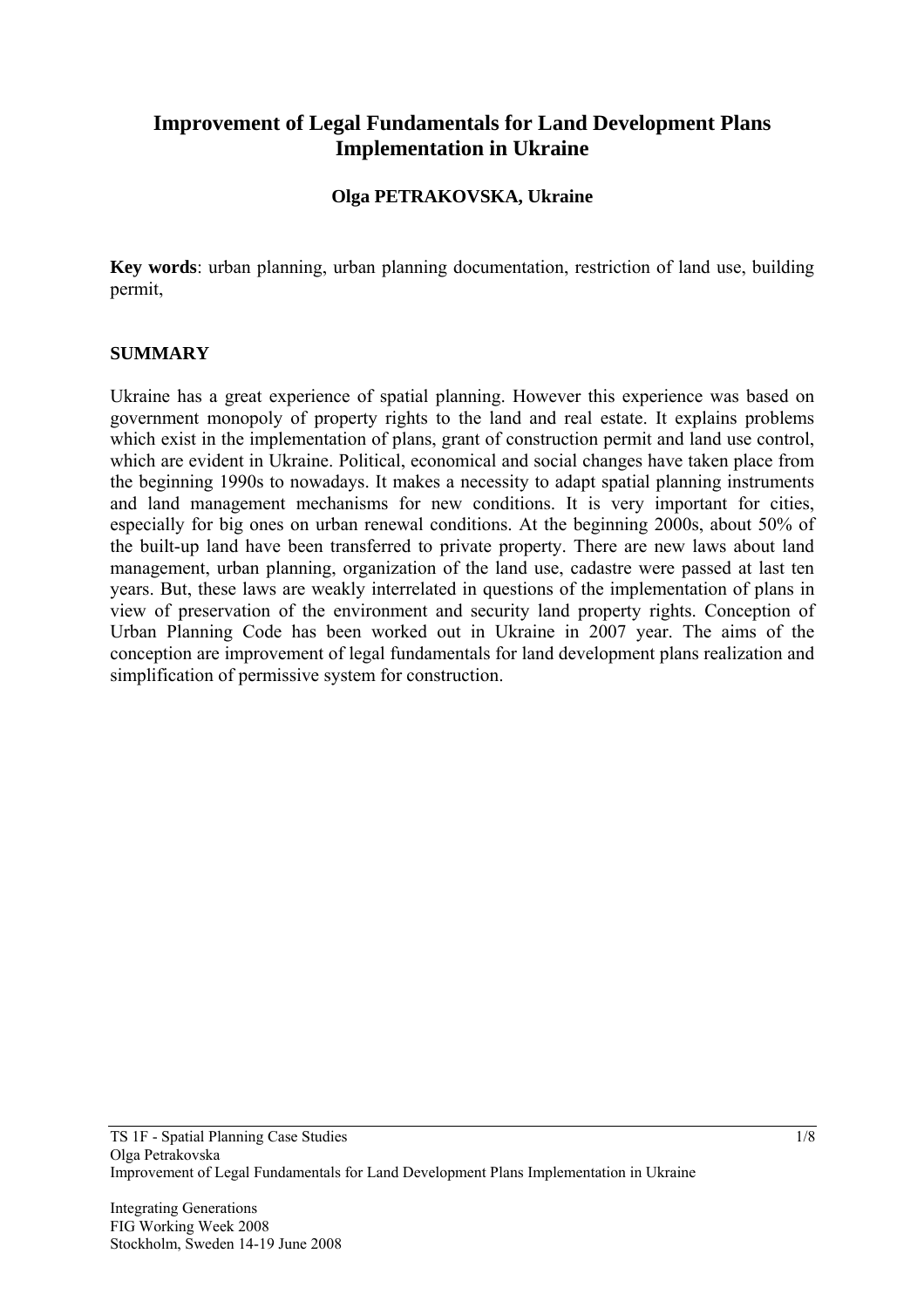# **Improvement of Legal Fundamentals for Land Development Plans Implementation in Ukraine**

## **Olga PETRAKOVSKA, Ukraine**

### **1. MAIN REASONS OF NECESSITY OF IMPROVEMENT LEGISLATION**

Land reform has been continued in Ukraine for seventeen years. It is accompanied by reconsideration and improvement of land and urban legislation permanently.

The fundamental changes which make a necessity of improvement and adjustment legislation about land use for variable condition are:

- − legal definition of new conception of property right;
- substitution of the only owner on means of production to unlimited number of owners and entrepreneurs;
- − separation of right on land and building;
- − monopolistic centralized system of financing of territory development from state budget turned to great of independent investors;

− declaration of local self-government rights transferred management mechanisms to local level and made relations between deferent levels of authority more complicated.

The spatial planning system in Ukraine is connected with administrative and territorial division which is established by constitution. The administrative-territorial system includes: Autonomous Republic of Crimea, oblasts, rayons, cities, districts in the cities and villages. System of spatial planning is connected with administrative and territorial division and is implemented at the national, regional and local levels. Ukraine is unitary State. But it should be noted that power of local government is accepted and guaranteed under the constitution.

#### **2. URBAN PLANNING LEGISLATION AND DOCUMENTATION**

#### **Urban planning legislation**

The spatial planning tasks are regulated under urban legislation. The first urban law ("About urban planning fundamentals") was adopted in 1992. In general, it was oriented to delegation of responsibilities between authorities at the spatial and urban planning field. The next law "About planning and building up of territory" in 2000 determined frameworks of urban planning documentation at the other levels and tasks which are regulated by different plans in 2000. Also "The conception of sustainable development of the localities in Ukraine" (1999), defined the main directions of activities at the field of urban development. Simultaneously, a number of some questions of urban planning are also detailed by government standards, norms, and rules with these laws.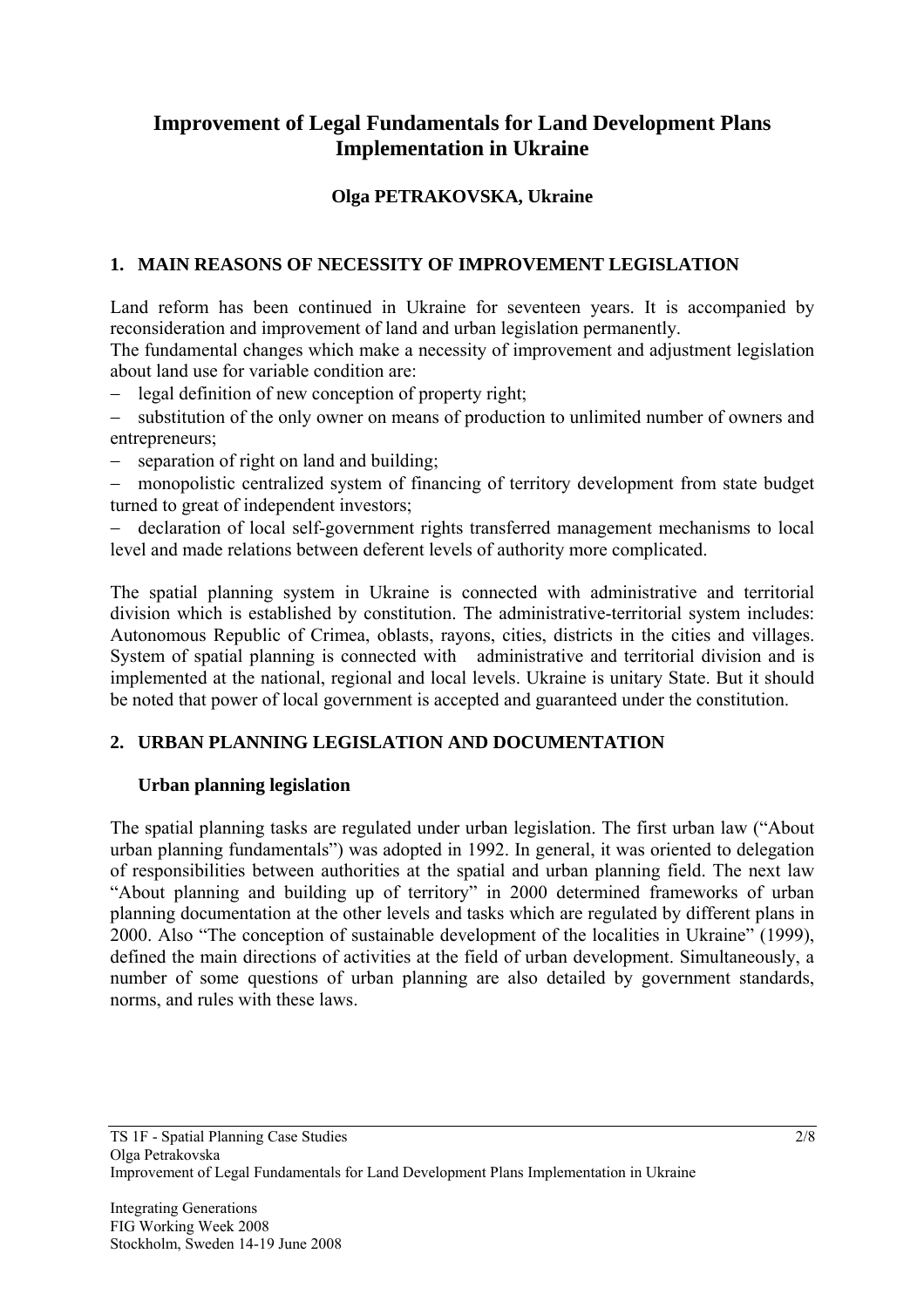## **Framework of Urban planning documentation**

Under the legislation, urban planning documentation is adopted graphic and textual materials, which regulate planning, building and other using of territory. In accordance with legislation the urban planning documentation determine not only directions of land use and building but also general requirements and restrictions for territory development. It is worked at national, region and local levels and has a strict hierarchy. Every level decide specific targets and they are develop the tasks

| Levels   | Names of urban planning document                | Scale*              |
|----------|-------------------------------------------------|---------------------|
| National | General scheme of Ukraine territory planning    | 1:1000000           |
|          | (was worked out and accepted in 2001)           |                     |
|          | Scheme of territory planning for extra-valuable | 1:500000            |
|          | land (by special decree of government)          |                     |
| Regional | Scheme of territory planning of Autonomous      | 1:100000            |
|          | Republic of Crimea                              | 1:50000             |
|          | Schemes of oblasts territory planning           | 1:50000             |
|          | Schemes of rayons territory planning            | 1:25000             |
| Local    |                                                 | 1:25000; 1:10000;   |
|          | General plan                                    | $1:5000$ (depending |
|          |                                                 | on city dimension)  |
|          | Detailed plan                                   | 1:2000              |
|          | <b>Territory Division Plan</b>                  | 1:2000              |
|          | Building up Plan                                | 1:500               |
|          | <b>Urban Substantiation</b>                     | 1:2000              |

Framework of urban planning documentation

\* The scale show a possibility to make planning decision in detail and clear

#### **Urban planning documentation on national and region level**

The main strategic document is General scheme of territory planning of Ukraine which includes comprehensive analysis of social, economical, ecological, epidemiological and sanitary conditions of territory development throughout the country. On the basis of this analysis the disproportions of territory development are cleared. It provides guidelines for the future spatial, social and economic development. The extra-valuable land is territory around Black and Azov Seas, international transport lines, frontier territories etc.

Scheme of territory planning at regional level provides decisions for realization of state policy taking into account historical, geographical, demographical, economical, ecological peculiarities, cultural and ethnic traditions.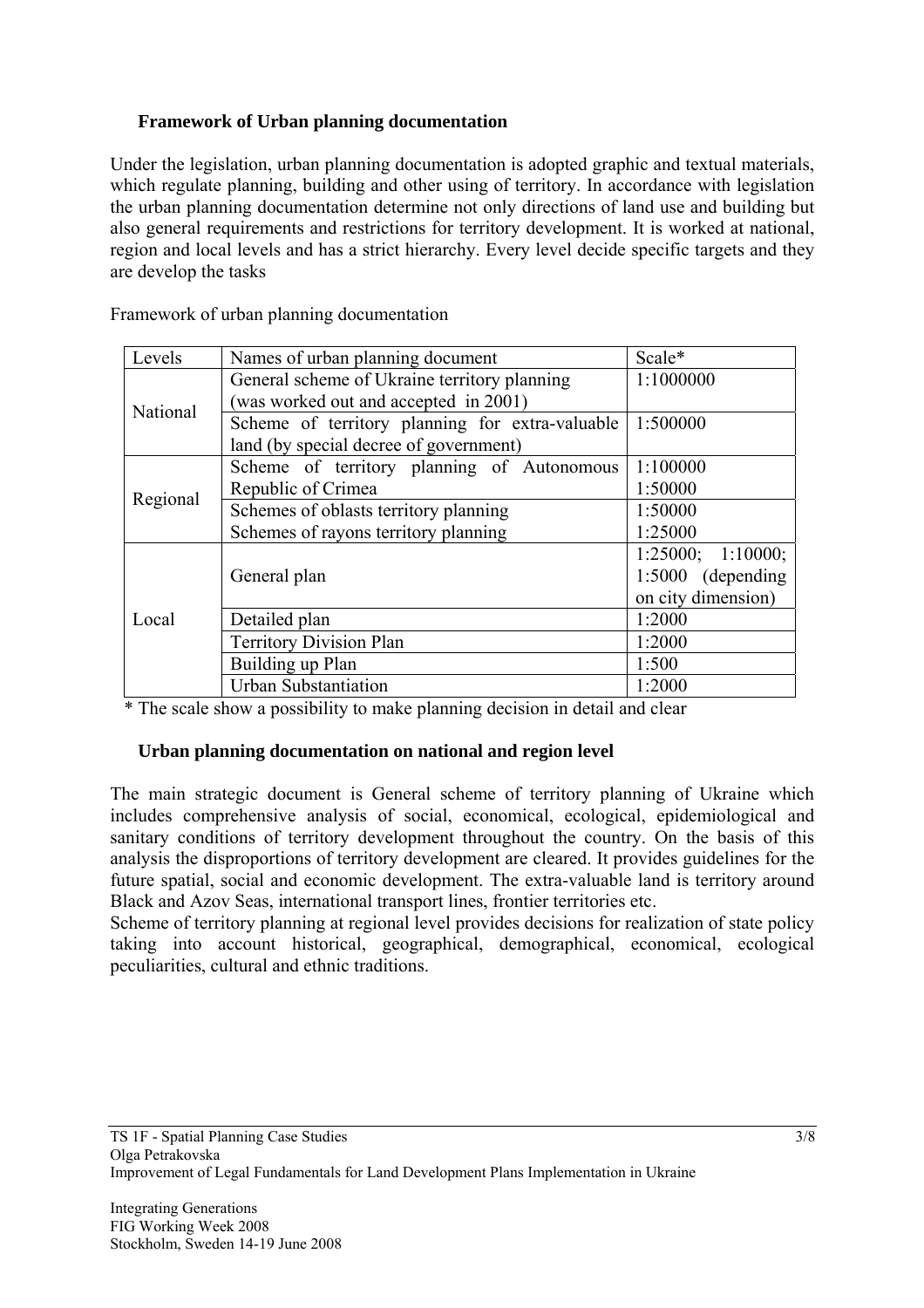#### **Urban planning documentation on local level**

At the local level the General plan is the primary one. Other plans work out in detail the decisions which were approved by it. General plan integrates economical, environmental, cultural, infrastructural, housing and other aspects. But taking into account its scale, it is obviously that this plan solves only strategic tasks and does not give grounds for decision making concerning land properties small dimension. With the purpose of detailed elaboration accepted zoning Detailed Plan and Building up Plan are worked out.

Ukraine has a great experience of spatial planning. However, this experience was based on government monopoly on property rights on the land and real estate. It is very important to notice that General Plan, Detail Plan and Building up Plan existed at the soviet time and are kept practically without considerable modifications nowadays.

Ukraine has a "building heritage" like any post soviet country. One of its components – blocks which are built up with many-storied dwelling houses. Many dwellers privatized their apartment and became owners. But property right includes right for flat only, not for facilities outside and land. Ownership on land can be realized after creation "United Owner Association», like a condominium. Moreover, this association must be registered legally. During the process of association formation a lot of problems both legal and spatial are appeared. So we can not call the evolution this process progressive. As a result of absence of land property around many-storied dwelling houses – is the opportunity of building of new houses, this is reason of worsening of living conditions. That causes establishment of new kind of the urban planning documentation - Territory Division Plan. This plan is first among plans of urban planning which are directed to property questions. It did not have an analogue at Soviet time. The plan covers the land of microdistricts or blocks and delimitates land around dwelling houses and other buildings. Main aims are delimitate dimensions and boundaries of:

- − land around existed and projected houses both residential and public;
- − not built-up area, which can be used without worsening of living conditions;
- − existed and projected servitudes.

The state norms and standards concerning green, rest zones etc. according to "Rule and procedure of housing block territory delimitation" (2001) are basis of dimensions and boundaries definition.

Also "Rules of territory building up" are defined for elaboration by legislation (hereinafter "Rules"). The "Rules" have status of normative-legal document but not urban planning documentation. Every urban plan is characterized by limited access for citizens but "Rules" are to include open information only. The main idea of this document is generalization of possible land use conditions and restrictions and popularization among population. This document contains textual part and zoning plans. The textual part contains a description of procedure and requirements for:

- − planning, building up, reconstruction of city territory;
- − land relation between participants during construction;
- − getting of building permit;

4/8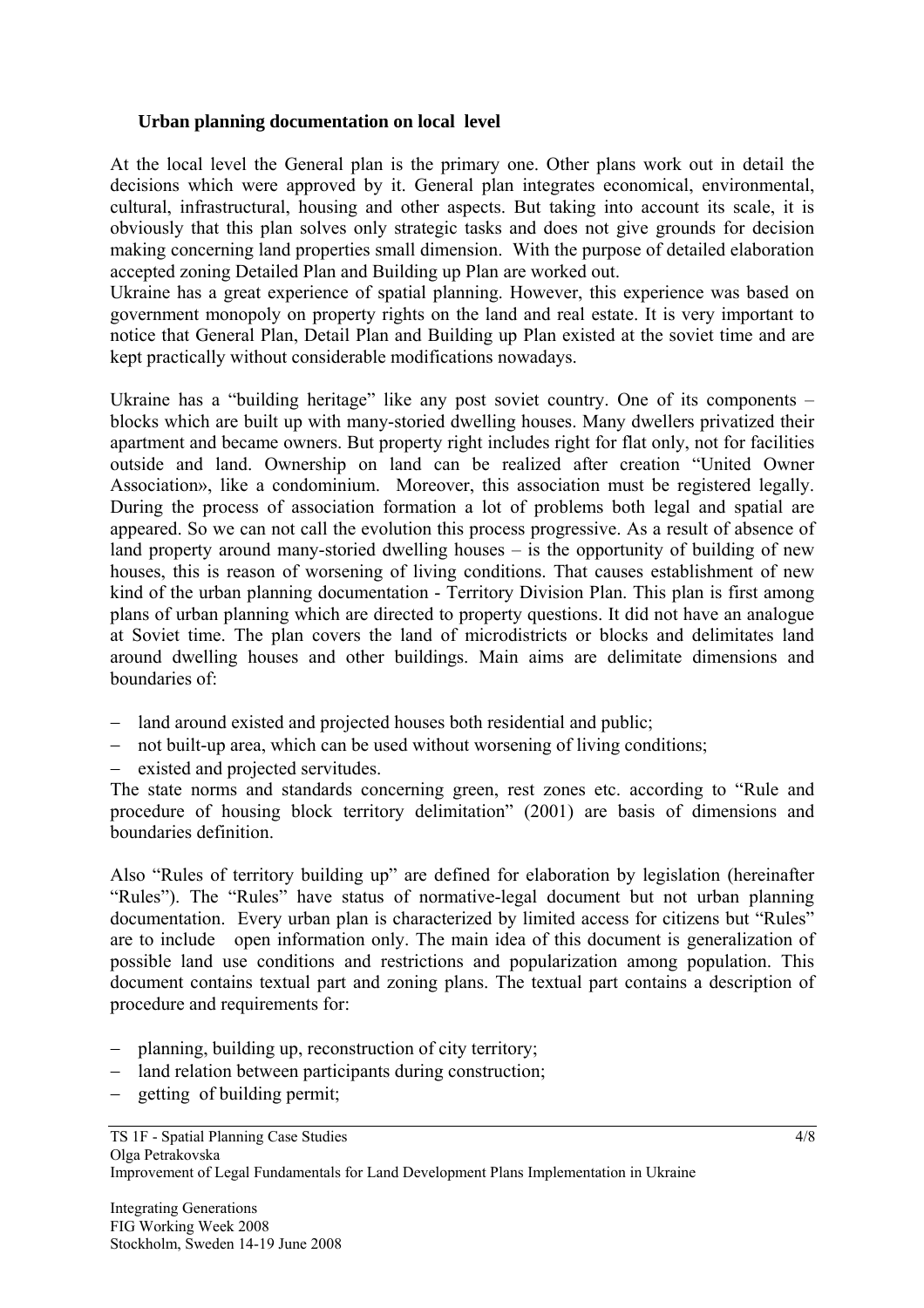- − basic data for designing;
- − elaboration, agreement, expertise and approval of project documentation;
- − construction, reconstruction, renewal of buildings and infrastructure;
- − putting of constructions into operation.

By means of zoning plans, areas with preferable use of land and especial conditions for use are determined. Common requirement and conditions are fixed for every area on the plans. They include:

− functional possibilities and priorities of land use between boundary areas;

− list of restriction of land use (urban planning, sanitary- epidemiological, natureconservative, environmental, historical, cultural and engineering of them) and their meaning;

- − marginal construction density, number of storeys or height of building;
- narginal distance between building, boundary of roads and boundary property, etc.

Putting into practice of the "Rules" would fundamentally promote creation of favorable investment conditions in Ukrainian cities. That could influence on decreasing of a shady market of information service. As they are to be financed from city's budget the process of formation is very slow. At the same time a disinterestedness of some responsible authorities and officials breaks this process. Nowadays these "Rules" are accepted for six cities including Odessa, Poltava, Chernigov, Cherkassy, Sevastopol and Kiev (only downtown).

#### **3. URBAN LAND MARKET**

The land reform and land policy are connected with a land market formation and development. At the beginning 2000s, about 50% of the built-up land have been transferred to private property. In Ukraine the main peculiarity of land market is existence of primary and secondary markets. The first one contains the state and municipal land and second – private land. State and municipal land turns to second market by privatization and selling. It is very important to notice that the first possibility of privatization of the land for commercial purposes appeared after 1995 only as a consequence of President's Decree "About privatization and rent of land for entrepreneurship". Later on that was developing with Decrees "About sales of non-agricultural land" (1999) and "About measures oriented to development and regulation of localities land" (2000). So in reality the city's land market started to develop at the same time.

Analysis of the land price on first market show the dependence of land value on city size. Land value is increasing with the increasing of city size. The price of one square metre of land at the city with population less 100 thousand people is two times less that in the one with population 500-1000 thousand people and dozens times less than at the "city millionaire". It explains higher investor's interest in acquisition of the land in the big cities. Analysis of the land privatization for different kinds of land use gives evidence that most of them are privatized for construction of shops, offices, cafes, hotels, restaurants especially at the beginning of privatization. Often construction of buildings of that kinds don't demand very big land plot. That provokes a wish of investors to possess the land with advanced infrastructure and in city centre.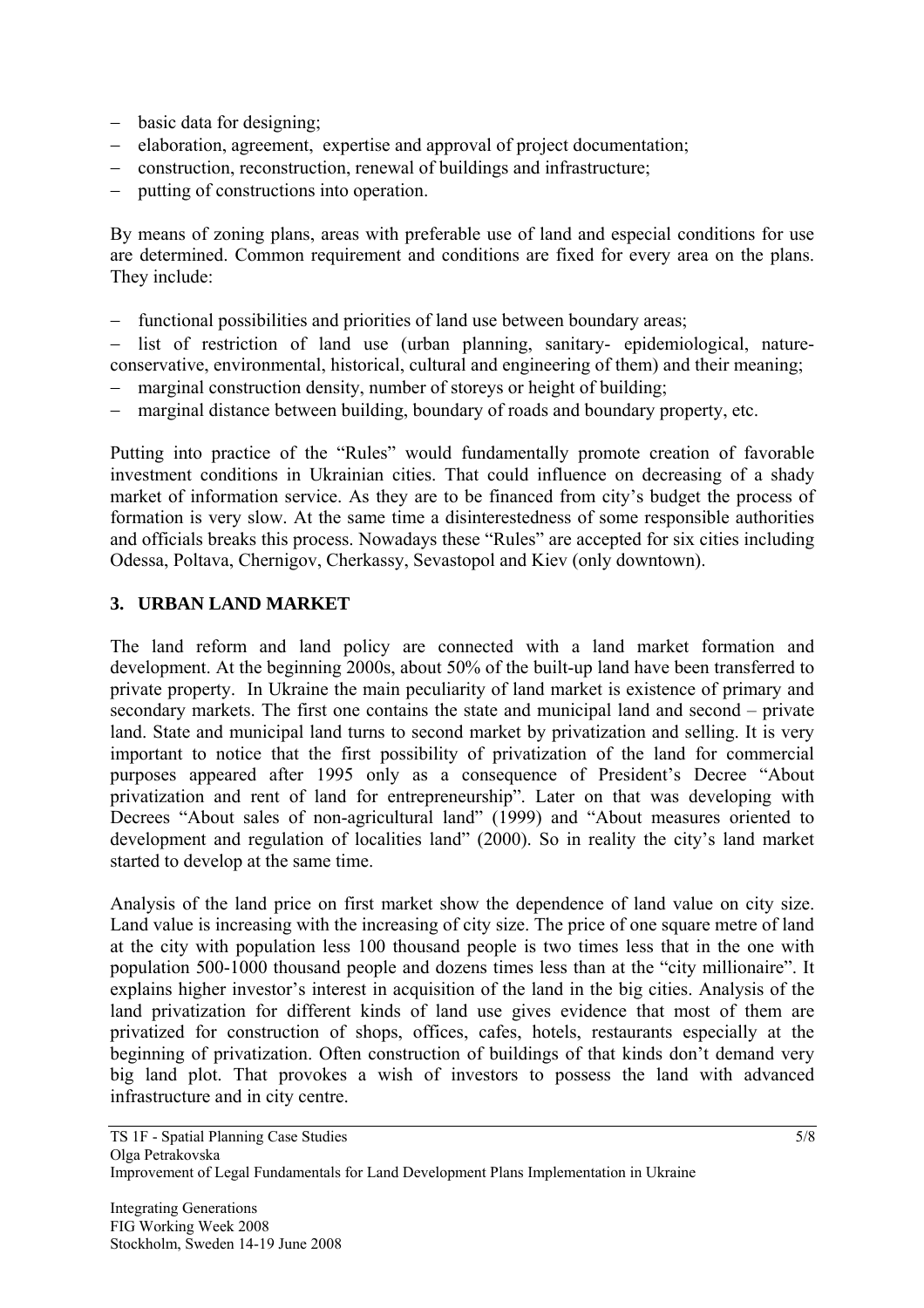Functioning of land market bring to the cooperation between its participants: state authorities, owners, lawyers, financiers, realtors, estimators, developers, etc. The State on the one hand provides the control at land use and environmental protection and on the other hand can be owner and investor. Control for land use has different features at the primary and secondary markets.

## **4. MECHANISMS OF IMPLEMENTATION OF PLANNING DECISIONS**

Implementation of planning decisions is provided by using of permit system. In Ukraine ownership on land doesn't guarantee the right for building up of this land. Only owner has the right to get building permit. Superficies as category of right is not at practice in Ukraine.

The correspondence of land proposed to pre-arranged land use is verified on the next main stages:

- − the agreement about land plot using;
- − the agreement about change of land plot using;
- − working up of the documentation for transfer state land property to private ownership;
- − working up of the land lease documentation;
- − getting of the permit for elaboration of survey and design works;

getting of the basic data for designing ("Architectural-planning Assignment" and "Technical conditions");

- − agreement, expertise and approval of project documentation;
- − getting of the permit for building works;
- − getting of the permit for setting building into exploitation.

In the time when intergovernmental connections and practices relating to public services change constantly, one the largest problems for owners and investors dealing with the state machine is the complexity of the very process of communication with them and taking into account a pay character of several services, sometimes results in unreasonable material expenses. The governmental and local governmental authorities are represented by many various departments. Even the search of an authority which competence is the settlement of one or another issue may appear a complicated task and considering that the majority of them are organized vertically, there is often a necessity of complex process of approval of questions between these very departments and their subdivisions. This is further aggravated by unstable organizational structure and distribution of managerial functions between the industries which directly settle issues of land use – city building and land management and separated informational sources.

The unavailability of open access to the information of city-building documentation results in that actually only after the agreement and approval of design documentation, the land owner has information of full list of restrictions regarding the use and development of land. Furthermore, the expenses for the reproduction of target often significantly exceed the plan of investors before the registration of rights for land and rights of development which, in its turn, reduces the efficiency of investments.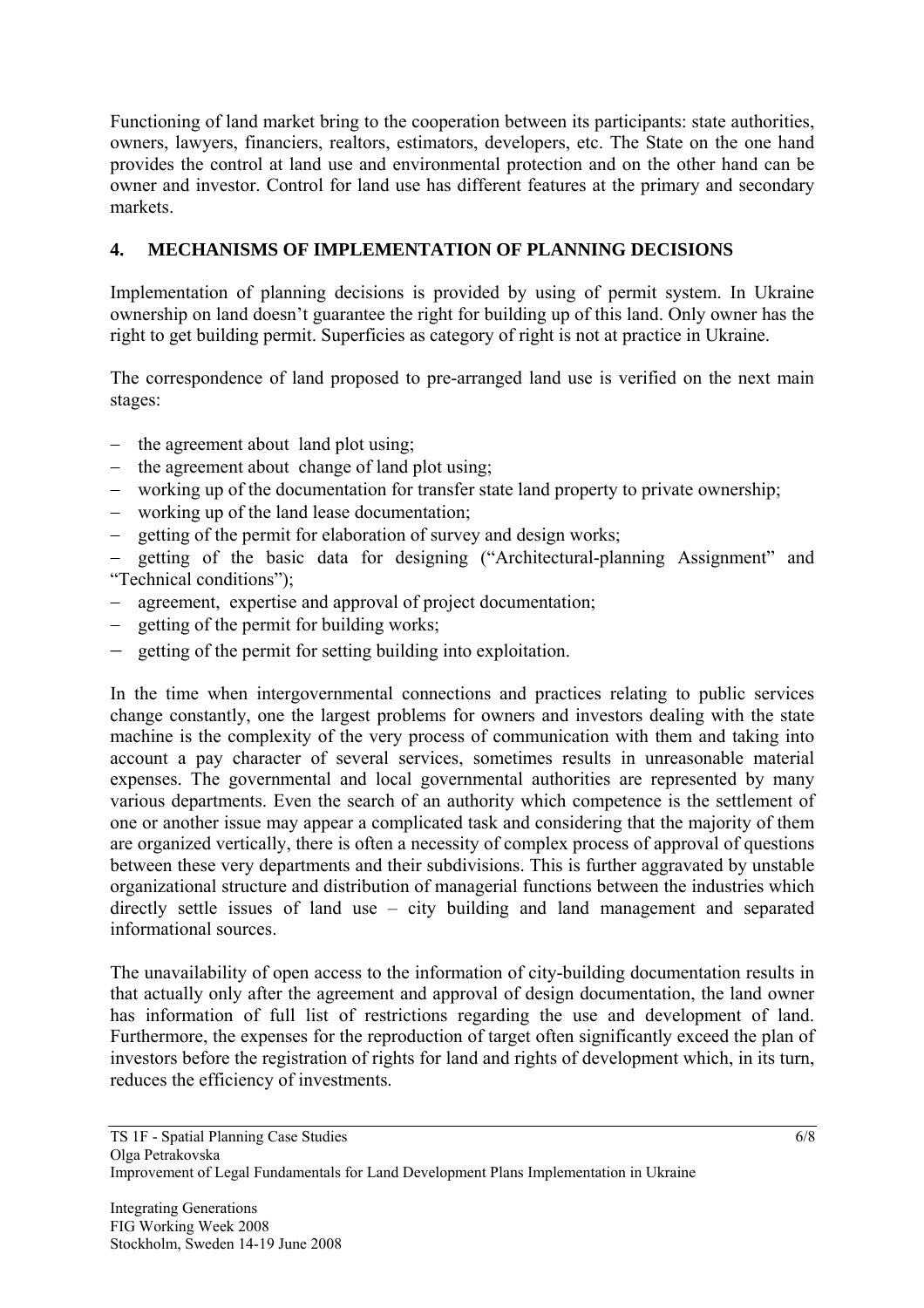It should be noted that the control of the use and development of ground areas differs considerably in the primary and secondary markets. In the first instance, there is a rigid control, in the latter, on the purchase of developed ground areas by civil-legal agreements, it is hard to follow the changes in the functional use and capacity of city-building objects which may lead to the aggravation of the conditions of environment and breach of city-building, construction and sanitary-hygienic norms.

The questions of ownership in the process of territory management, except the said laws, is also regulated by Land (2001), Civil (2006), Water and Forest Codes, laws "About Ownership" (1991), "About Land Management" (2003), "About Environment Protection", "About Land Protection" (2003), "About Public Control of Use and Protection of Lands" (2003), "About Division of State and Communal Lands" (2004), "About Responsibility of Companies, Their Associations, Institutions and Organizations for Breaches in City-Building Sector" (1994), "About state registration of right on real estate and their restrictions" (2004), other laws and norms and regulations. It should be noted, that in some questions, they conflict with each other and this enables to use these ambiguities when passing unreasonable decisions. Regarding informational provision of the mentioned issued, In Ukraine, the law on cadastre is still not passed, and the status and objects of cadastre documentation is indefinite.

An essential complicating factor of practical application of law in the matter of planning and use of lands is the unreasonable practical redistribution of important functions of city-building process regulation to adjacent sectors unspecified by law.

All of the above explains an urgent necessity of passing city-building code which would clarify many undetermined problems

In 2007, the concept of code was developed and approved and it should be passed before end 2008. This document is aimed at the improvement and development of legal base in citybuilding sector, settlement of city-building documentation matters, determination of powers of national and local government in territory development, improvement and facilitation of permit procedures in placing, design and construction of facilities, strengthening of responsibility for breaching city-building documentation, raising of openness and transparency of decision-making. The city-building code is aimed to solve painful problems of present in implementation of city-building documentation and exclusion of a possibility to breach law in land use both on the part of owners and officials. These questions, however, may not be determined by this document; therefore, exists an urgent issue of passing laws "About Cadastre", "About Property Formation", unified approaches to the formation of restriction system relating to land use and development are determined and, which is important, the applicable law should be coordinated excluding a chance of its interpretation in different directions.

## **REFERENCES**

.

1. Драпіковський О.І., Іванова І.Б. Основні напрями та проблеми реформування земельних відносин у містах України // Управління сучасним містом, -Київ, 2001.- № 4- 6. - С. 94-114.

2. Петраковська O.С. Надання дозволів на використання та забудову земельних ділянок – механізм регулювання землекористування в містах // Інженерна геодезія", – Київ, КНУБА, 2005. -№ 50– С. 192-200.